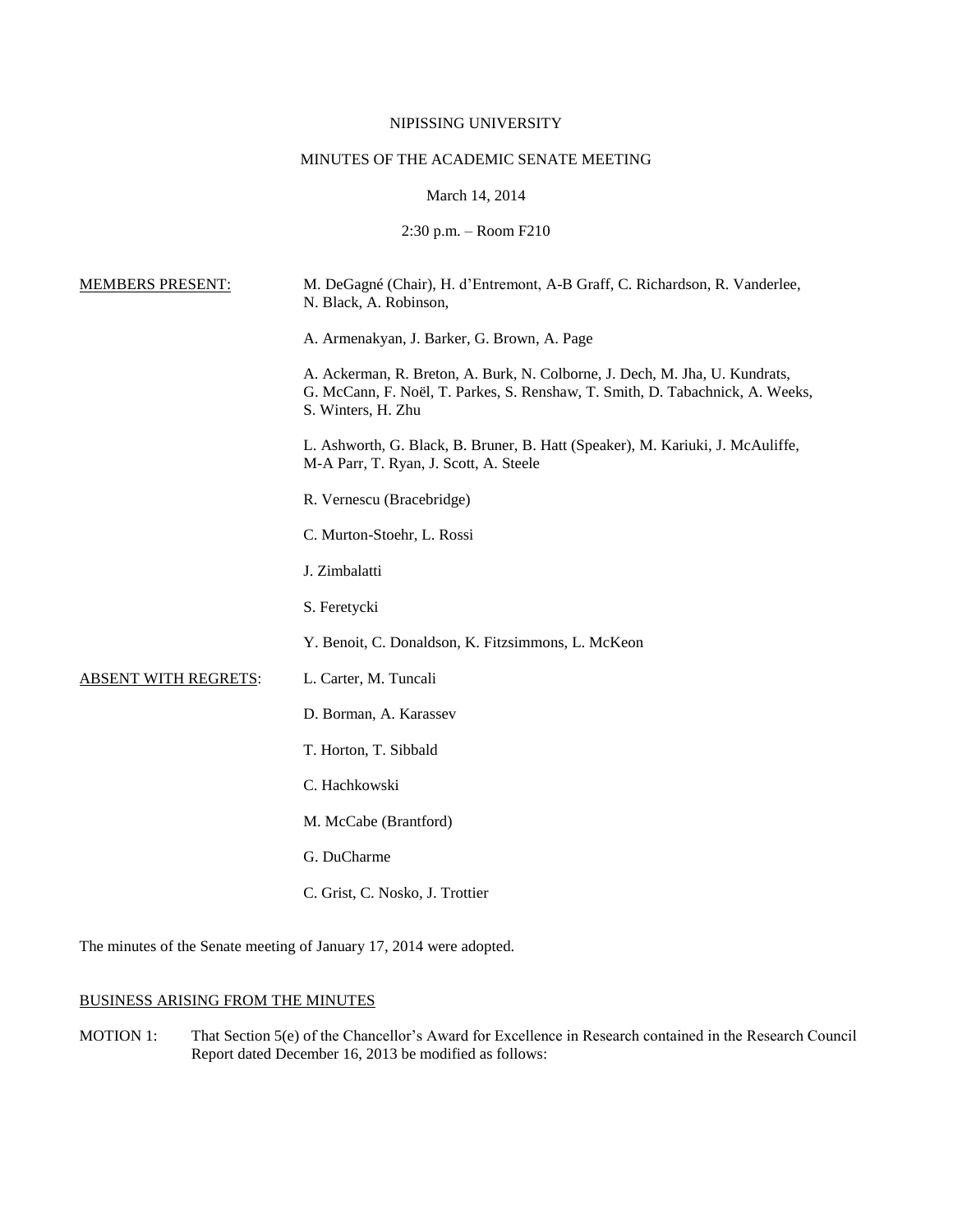Within five working days after the votes are counted, the Office of the Vice-President, Academic and Research announces to the University community the name of the recipient of the Award.

The section should read:

 Within five working days after the votes are counted, the Office of the Vice-President, Academic and Research announces to the University community the name of the recipient of the Award. *The vote count remains confidential*.

#### CARRIED

#### QUESTION PERIOD

There was a request for an update on northern grants and its place in the Strategic Mandate Agreement. Senator d'Entremont indicated that it is challenging to get the provincial government to change its mind on northern grants. He offered the suggestion that faculty go through OCUFA, especially for reinforcing the importance of post-secondary education in northern Ontario.

There was considerable discussion about the concurrent education program. A suggestion was made to keep the program and maintain the practicums through community service learning. The Dean of Education noted that practicum hours are legislated and currently the minimum is 80 days in Ontario. Nipissing has decided to go with 100 days to assist students who wish to practice teach out of the province or the country.

Senator Richardson indicated that with the changes introduced by the province to the consecutive education programs which include cuts to the FTEs, a new approach had to be implemented. Less flexibility and more efficiency means a different method to concurrent education. There were concerns raised about the implications to undergraduate enrolment. The Dean noted that by moving to the dual intake model, students in any major will be able to utilize the new approach. This has been restricted in the past. Senator Richardson reminded senators that the consecutive education program at Nipissing is reputable.

Jamie Graham, Assistant Vice-President, Institutional Planning and Quality Assurance, also added that there has been a decline in applications to concurrent education as prospective students do not see opportunities in education at this time.

Senator d'Entremont noted that part of the answer to these challenges is to develop other programs. The BSW program has been approved by Quality Council but still must get final approval from MTCU. One-third of our government grants for education have been cut so it is critical we find more professional programs in order to diversify. In response to the comment about the risk in developing new programs, the VPAR noted that the university must think of new programs. But as in everything, there are no guarantees.

There was a comment regarding the number of administration staff, especially in Student Services. Senator d'Entremont reminded senators that Nipissing University has a higher number of students-at-risk. Services offered by this department play a key role in the retention of students.

#### REPORTS of STANDING COMMITTEES and FACULTY or UNIVERSITY COUNCILS

## **Senate Executive Committee (February 6th, 2014 Report)**

MOTION 2: Moved by M. DeGagné, seconded by K. Fitzsimmons that the Report of the Senate Executive Committee dated February 6, 2014 be received. CARRIED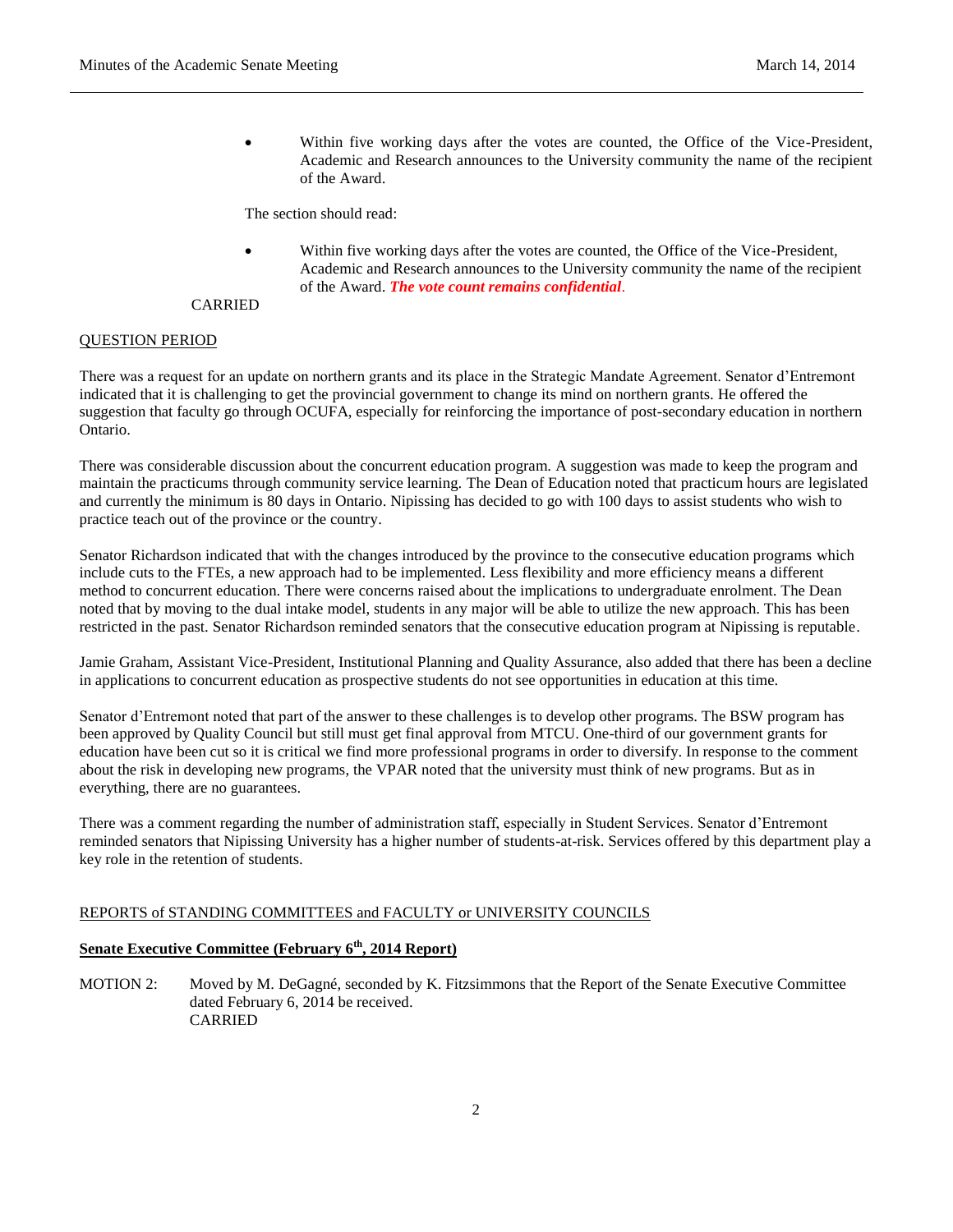MOTION 3: Moved by M. DeGagné, seconded by A. Steele that Senate move into an in-camera session.

MOTION 4: Moved by M. DeGagné, seconded by U. Kundrats that Senate move out of the in-camera session.

## **Senate Executive Committee (February 19th, 2014 Report)**

MOTION 5: Moved by M. DeGagné, seconded by T. Ryan that the Report of the Senate Executive Committee dated February 19, 2014 be received. CARRIED

### **Senate Executive Committee (March 6th, 2014 Report)**

MOTION 6: Moved by M. DeGagné, seconded by K. Fitzsimmons that the Report of the Senate Executive Committee dated March 6, 2014 be received. CARRIED

## **Undergraduate Studies Committee (January 7th, 2014 Report)**

- MOTION 7: Moved by C. Richardson, seconded by A. Steele that the Report of the Undergraduate Studies Committee dated January 7, 2014 be received. CARRIED
- MOTION 8: Moved by C. Richardson, seconded by A. Steele that Senate approve that the restrictions related to ADMN1156 Business for Non-Business Majors be listed in the Academic Calendar as follows:

"Restrictions: Students in the BBA or BComm degree program may not take ADMN1156 Business for Non-Business Majors." CARRIED

- MOTION 9: Moved by C. Richardson, seconded by J. Barker that Senate approve that the following courses be added to the list of Criminology and Criminal Justice studies stream electives.
	- CRJS2306 Taking Criminological Theory to the Movies
	- CRJS2316 Introduction to Organized Crime
	- CRJS3426 Terrorism
	- CRJS4026 Criminal Organizations
	- CRJS4006 Issues in Forensic Mental Health
	- CRJS4016 Issues in Family Law

CARRIED

### **Undergraduate Studies Committee (March 4th, 2014Report)**

MOTION 10: Moved by C. Richardson, seconded by A. Robinson that the Report of the Undergraduate Studies Committee dated March 4, 2014 be received. CARRIED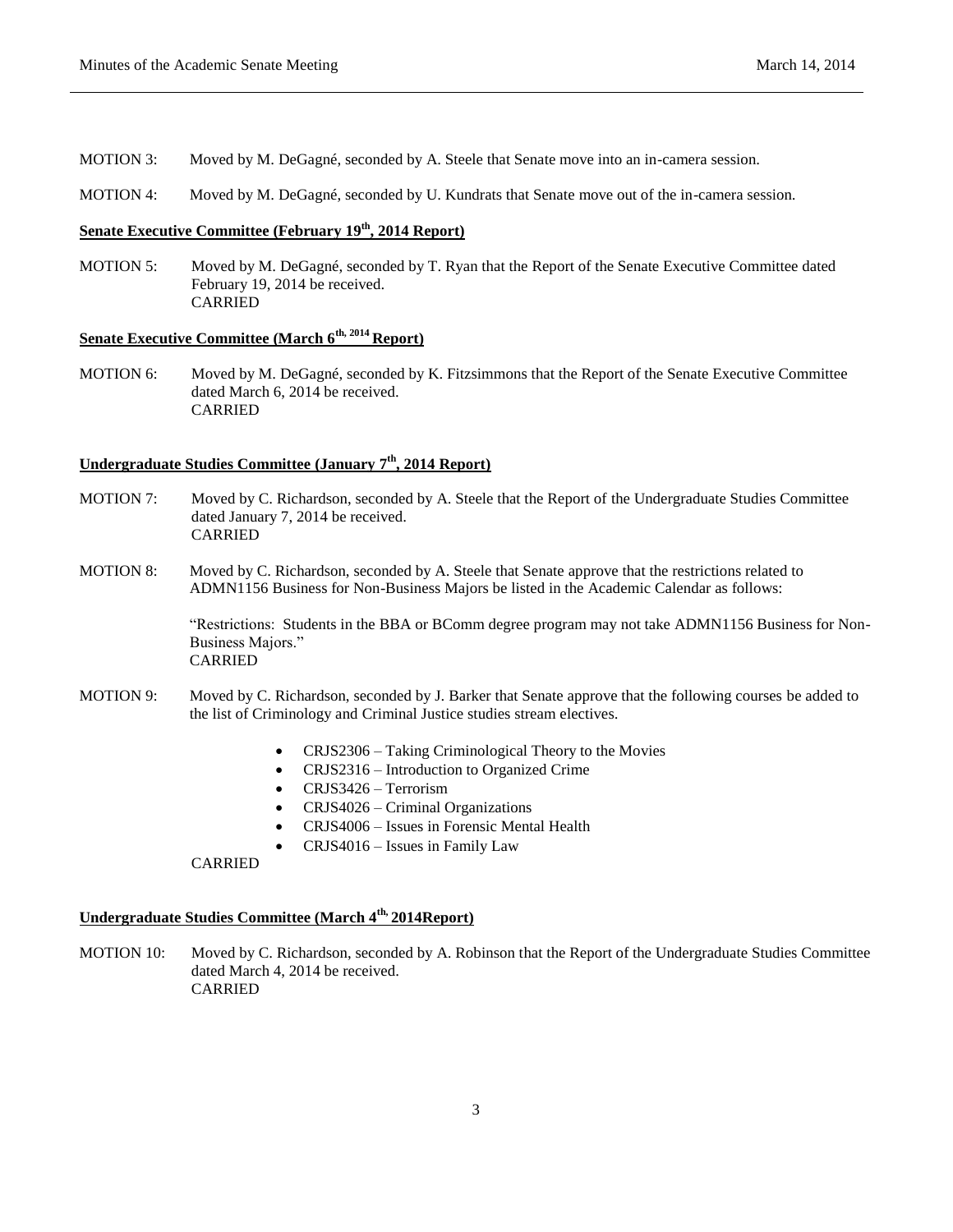#### School of Business

| <b>MOTION 11:</b> | Moved by C. Richardson, seconded by R. Vanderlee that Senate approve that the Institute of Canadian<br>Bankers (ICB) transfer credit be applicable to students in the BBA program as it is currently applied to<br>students in the BComm program (i.e. up to a maximum of 39 credits).<br><b>CARRIED</b> |                                     |  |  |  |
|-------------------|----------------------------------------------------------------------------------------------------------------------------------------------------------------------------------------------------------------------------------------------------------------------------------------------------------|-------------------------------------|--|--|--|
| <b>MOTION 12:</b> | Moved by C. Richardson, seconded by R. Vanderlee that Senate approve that the following CGA courses be<br>recognized as equivalent to the specified Nipissing courses in the table below:                                                                                                                |                                     |  |  |  |
|                   | Nipissing Course Name                                                                                                                                                                                                                                                                                    | <b>CGA Course Name</b>              |  |  |  |
|                   | <b>ACCT4816 Personal Tax</b>                                                                                                                                                                                                                                                                             |                                     |  |  |  |
|                   | <b>ACCT4817 Corporate Tax</b>                                                                                                                                                                                                                                                                            | TX1 Personal and Corporate Taxation |  |  |  |
|                   | ACCT4827 Auditing                                                                                                                                                                                                                                                                                        | <b>AU1</b> External Auditing        |  |  |  |
|                   | FA4 Financial Accounting: Consolidations & Advanced<br><b>ACCT4836 Advanced Accounting Topics I</b><br><b>Issues</b>                                                                                                                                                                                     |                                     |  |  |  |
|                   | ACCT4837 Advanced Accounting Topics 2AT1 Accounting Theory & Contemporary Issues                                                                                                                                                                                                                         |                                     |  |  |  |
|                   | <b>ACCT4887</b> Advanced Management<br>Accounting<br><b>CARRIED</b>                                                                                                                                                                                                                                      | MA2 Advanced Management Accounting  |  |  |  |
| <b>MOTION 13:</b> | Moved by C. Richardson, seconded by A. Burk that Senate approve that the following School of Business<br>courses remain active in the 2014/15 academic calendar:                                                                                                                                         |                                     |  |  |  |
|                   | ADMN3907 Insurance and Risk Management<br><b>ADMN4116 Financial Derivatives</b><br>ADMN4117 Portfolio Theory<br>ADMN4137 Current Issues in Management                                                                                                                                                    |                                     |  |  |  |

ADMN4137 Current Issues in Management ADMN4915 Entrepreneurship TMGT3006 Technology, Business & Society TMGT3236 Networking in a Business Environment TMGT4126 E-Business TMGT4417 Current Trends in Tech Management CARRIED

Social Welfare and Social Development

MOTION 14: Moved by C. Richardson, seconded by R. Vanderlee that Senate approve that the following School of Human and Social Development Social Welfare and Social Development courses remain active in the 2014/15 academic calendar:

> SWLF3916 Selected Topics SWLF3917 Selected Topics CARRIED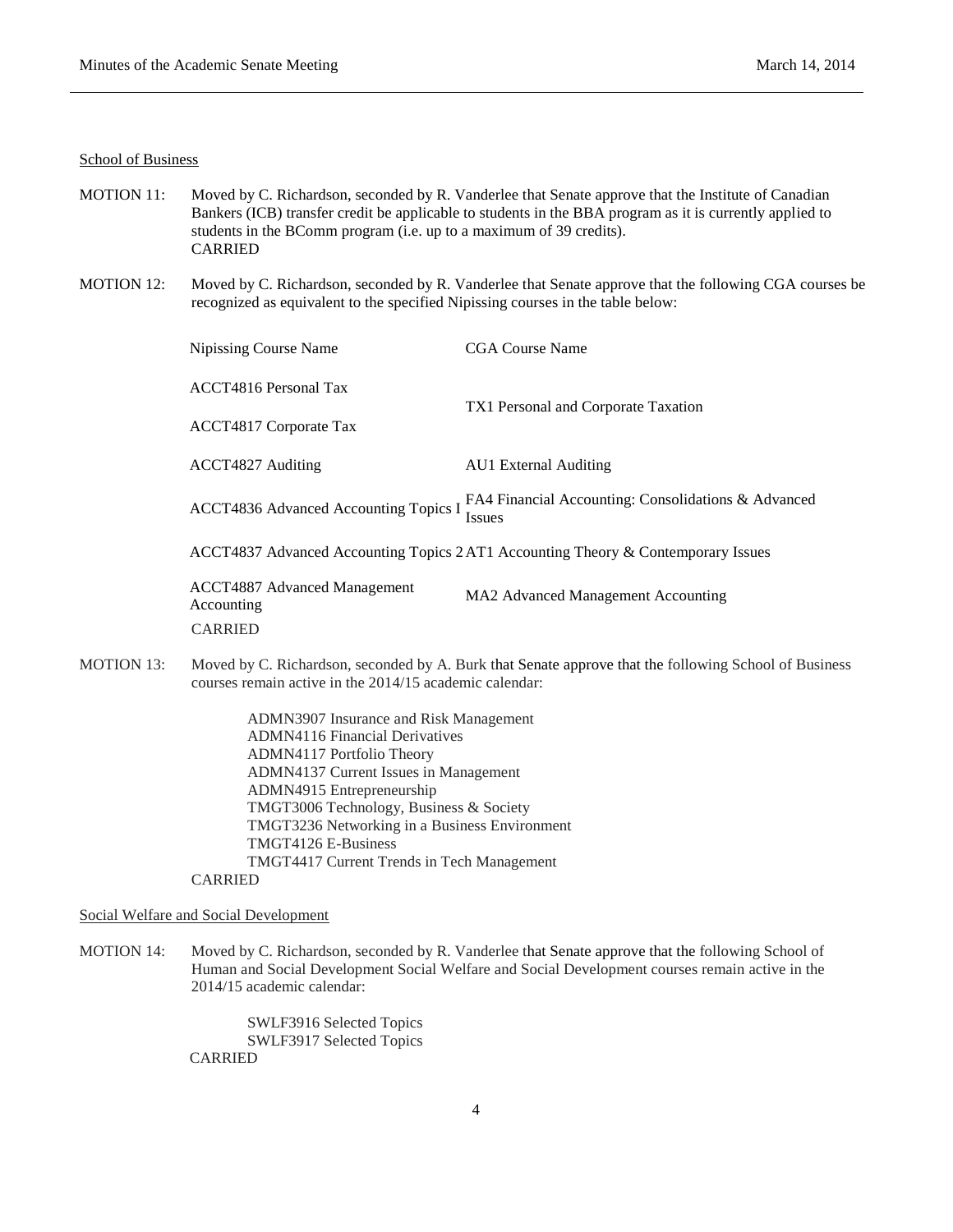- MOTION 15: Moved by C. Richardson, seconded by Y. Benoit that Senate approve that SWLF3166 Housing and Homelessness be added to the curriculum as outlined. CARRIED
- MOTION 16: Moved by C. Richardson, seconded by Y. Benoit that Senate approve the following sentence be added to the Academic Calendar: "Cross-listed courses may not count towards a Minor in Social Welfare and Social Development." **CARRIED**
- MOTION 17: Moved by C. Richardson, seconded by R. Vanderlee that Senate approve that the following courses be added to Social Welfare and Social Development as cross listed courses:

| <b>Course</b>   | <b>Title</b>                                            |                                                                     | <b>Prerequisite New/Modified Sentence in Course Description</b>                                   |
|-----------------|---------------------------------------------------------|---------------------------------------------------------------------|---------------------------------------------------------------------------------------------------|
|                 | <b>ADMN2306</b> Business Ethics                         | No<br>prerequisite                                                  | This course may be credited towards Social Welfare and<br>Social Development.                     |
| <b>ANTR3006</b> | Anthropology of Development No<br>in the Canadian North | prerequisite                                                        | This course may be credited towards Native Studies and<br>Social Welfare & Social Development.    |
| <b>ANTR3027</b> | Anthropology, Aboriginal<br>Peoples, and the Law        | No<br>prerequisite                                                  | This course may be credited towards Native Studies and<br>Social Welfare & Social Development.    |
| <b>CRJS3086</b> | Law and Society                                         | <b>SOCI 1016</b>                                                    | This course may be credited towards Sociology and<br>Social Welfare & Social Development.         |
| <b>CRJS3087</b> | Society, Law, and Social<br>Change                      | <b>CRJS3086</b>                                                     | This course may be credited towards Sociology and<br>Social Welfare & Social Development.         |
| CRJS3416        | <b>Aboriginal Legal Studies</b>                         | <b>CRJS1206</b>                                                     | This course may be credited towards Social Welfare and<br>Social Development.                     |
| <b>GEND2036</b> | Gender and Environmental<br>Justice                     | Any course<br>in or cross-<br>listed with<br><b>GEND</b>            | This course may be credited towards Social Welfare and<br>Social Development.                     |
| <b>GEND2055</b> | Race, Class, and Sexuality                              | <b>GEND1025</b>                                                     | This course may be credited towards Social Welfare and<br>Social Development.                     |
| <b>GEND2066</b> | Race, Colonization, and<br>Indigeneity                  | Any 18<br>credits<br>completed or<br><b>GEND1025</b><br>or NATI1005 | This course may be credited towards Native Studies and<br>Social Welfare & Social Development.    |
| <b>GEND2146</b> | Law, Power, and Justice                                 | No<br>prerequisite                                                  | This course may be credited towards Social Welfare and<br>Social Development.                     |
| <b>GEND2187</b> | <b>International Human Rights</b>                       | Any course<br>in or cross-<br>listed with<br><b>GEND</b>            | This course may be credited towards Political Science<br>and Social Welfare & Social Development. |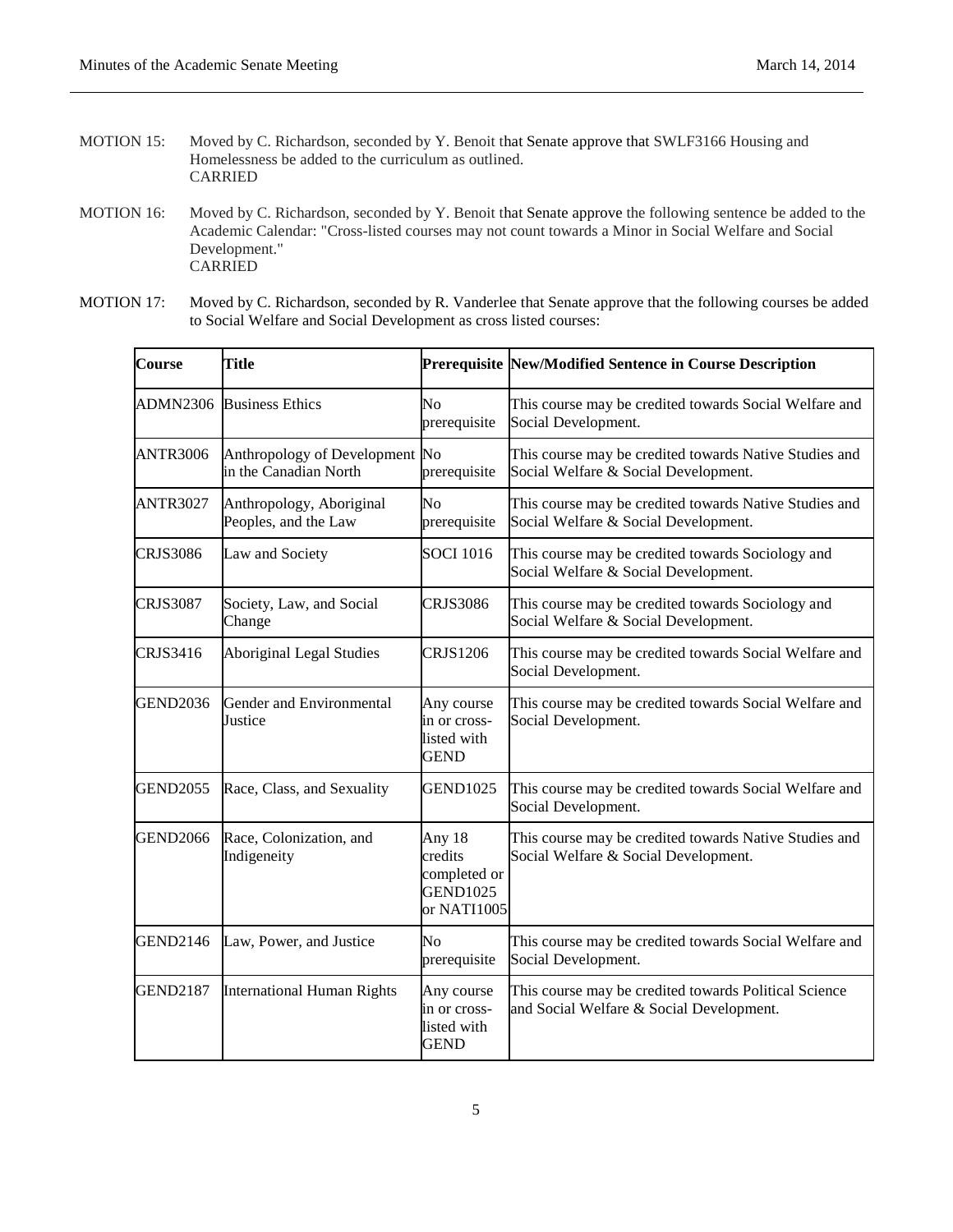| <b>GEND3036</b> | <b>Global Social Movements</b>           | <b>GEND1025</b><br>in, or cross-<br>listed with,<br><b>GEND</b>             | This course may be credited towards Political Science<br>or any course and Social Welfare & Social Development.  |
|-----------------|------------------------------------------|-----------------------------------------------------------------------------|------------------------------------------------------------------------------------------------------------------|
| <b>GEND3047</b> | <b>Deconstructing Nature</b>             | 18 credits<br>completed at<br>the first-year<br>level or<br><b>GEND1025</b> | This course may be credited towards Social Welfare and<br>Social Development.                                    |
| <b>GEND3227</b> | <b>Transitional Justice</b>              | Any course<br>in or cross-<br>listed with<br><b>GEND</b>                    | This course may be credited towards Political Science<br>and Social Welfare & Social Development.                |
| <b>NATI2905</b> | Native Philosophy                        | No<br>prerequisite                                                          | This course may be credited towards Philosophy and<br>Social Welfare & Social Development.                       |
| <b>PHIL2525</b> | <b>Contemporary Moral Issues</b>         | N <sub>0</sub><br>prerequisite                                              | This course may be credited towards Religions &<br>Cultures and Social Welfare & Social Development.             |
| <b>PHIL2717</b> | <b>Environmental Ethics</b>              | No<br>prerequisite                                                          | This course may be credited towards Social Welfare and<br>Social Development.                                    |
| POLI2606        | Public Administration                    | <b>POLI 1006</b>                                                            | This course may be credited towards Social Welfare and<br>Social Development.                                    |
| <b>POLI3607</b> | <b>Public Policy</b>                     | <b>POLI 2606</b>                                                            | This course may be credited towards Social Welfare and<br>Social Development.                                    |
| <b>RLCT2057</b> | Peace and Non-Violence                   | <b>RLCT 1025</b>                                                            | This course may be credited towards Gender Equality &<br>Social Justice and Social Welfare & Social Development. |
| <b>SOCI2066</b> | <b>Social Stratification</b>             | <b>SOCI 1016</b>                                                            | This course may be credited towards Social Welfare and<br>Social Development.                                    |
| <b>SOCI3006</b> | The Sociology of Collective<br>Behaviour | SOCI 1016                                                                   | This course may be credited towards Criminal Justice and<br>Social Welfare & Social Development.                 |

# **CARRIED**

## Biology and Chemistry

- MOTION18: Moved by C. Richardson, seconded by J. Dech that Senate approve that BIOL3566 Evolution be added to the curriculum as outlined. CARRIED
- MOTION 19: Moved by C. Richardson, seconded by J. Dech that Senate approve that BIOL4107 be renamed from Freshwater Biology to Limnology as outlined. CARRIED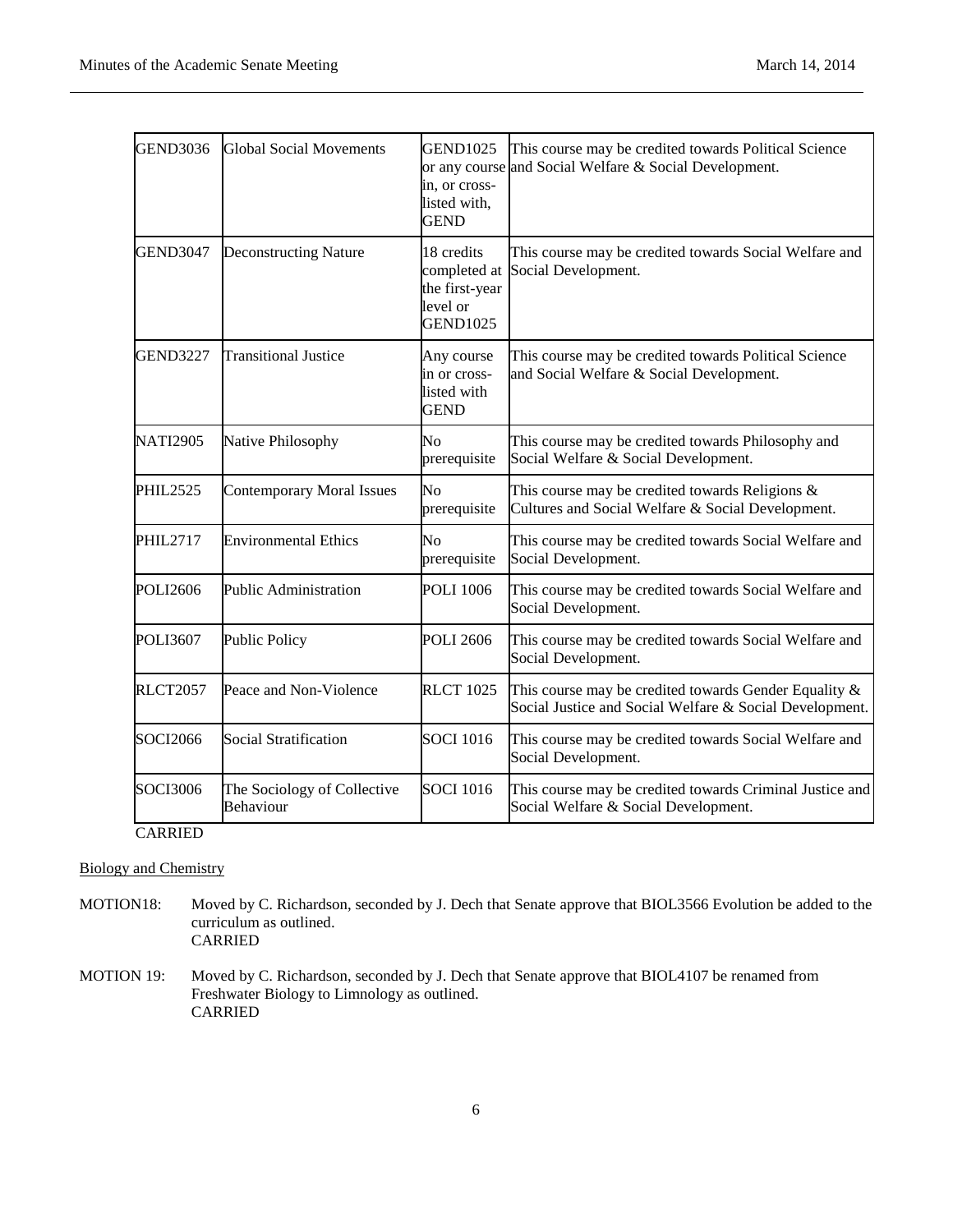- MOTION 20: Moved by C. Richardson, seconded by J. Dech that Senate approve changing the calendar course descriptions for BIOL2336 Biology of Seedless Plants, BIOL4107 Freshwater Biology, and BIOL3436 Conservation Biology, as outlined in the attached document. CARRIED
- MOTION 21: Moved by C. Richardson, seconded by J. Dech that Senate approve the addition of a lab component and changes to the course description for BIOL3117 Biostatistics, as outlined in the attached document. CARRIED

#### Computer Science and Mathematics

MOTION 22: Moved by C. Richardson, seconded by H. Zhu that Senate approve that the program requirements for the Honours Specialization in Computer Science replace both COSC4206 Topics in Computer Science and COSC4207 Seminars in Computer Science with 'Six credits of 4000 level Computer Science'. CARRIED

#### English Studies

- MOTION 23: Moved by C. Richardson, seconded by Y. Benoit that Senate approve that ENGL1006/1007/1016/1017/1026/1027/1036/1037 Topics in Literature be added to the English Studies curriculum as outlined. CARRIED
- MOTION 24: Moved by C. Richardson, seconded by S. Owens that Senate approve that the following courses be banked as outlined:
	- ENGL1105 Introduction to English Studies
	- ENGL1106 Introduction to English Studies I
	- ENGL1107 Introduction to English Studies II

#### CARRIED

MOTION 25: Moved by C. Richardson, seconded by S. Owens that Senate approve the pre-requisite changes for the following courses as outlined: ENGL2006, ENGL2007, ENGL2015, ENGL2025, ENGL2055, ENGL2056, ENGL2057, ENGL2116, ENGL2127, ENGL2207, ENGL2255, ENGL2265, ENGL2305, ENGL2445, ENGL2535, ENGL2536, ENGL2537, ENGL2605

> be changed from: 'ENGL1105 or ENGL1106 and ENGL1107' to: 'Three credits of 1000 level English, not including ENGL1551 or ENGL1552'. CARRIED

- MOTION 26: Moved by C. Richardson, seconded by S. Owens that Senate approve the Program changes in English Studies, as outlined in the document. CARRIED
- MOTION 27: Moved by C. Richardson, seconded by R. Breton that Senate approve that the current Calendar language regarding ACAD1601 be amended as follows:

Students must successfully complete ACAD1601 within the first 60 Nipissing credits. Students are strongly advised to take ACAD1601 within their first 30 Nipissing credits. Students who do not successfully complete ACAD1601 within their first 60 Nipissing credits will not be permitted to register in subsequent terms.

CARRIED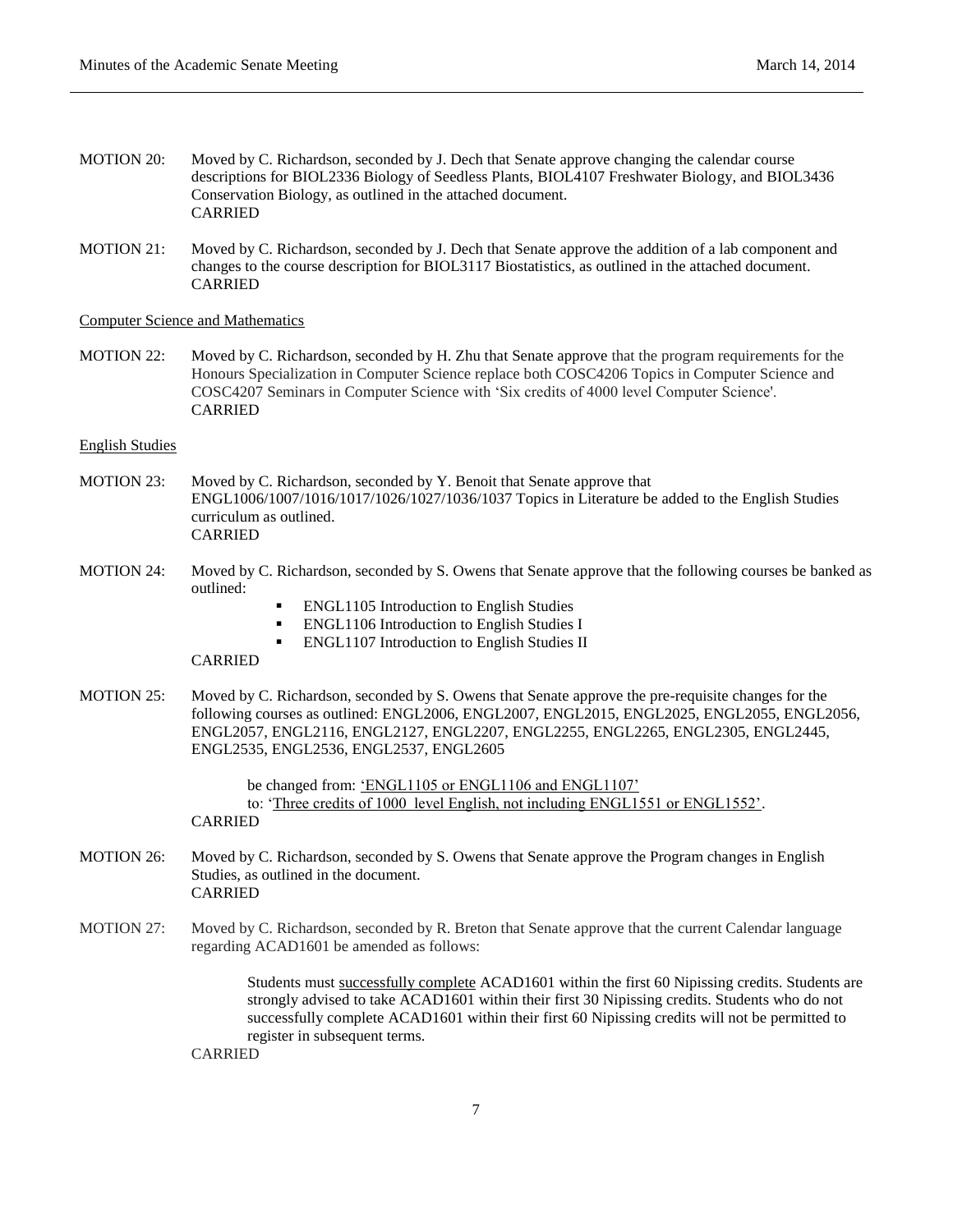MOTION 28: Moved by C. Richardson, seconded by R. Breton that Senate approve that the Academic Calendar be changed to reflect that all BA and BSc programs (except Criminal Justice) have the following requirement added:

> Students must successfully complete ACAD1601 within the first 60 Nipissing credits. Students are strongly advised to take ACAD1601 within their first 30 Nipissing credits. Students who do not successfully complete ACAD1601 within their first 60 Nipissing credits will not be permitted to register in subsequent terms.

CARRIED

#### Gender Equality and Social Justice

- MOTION 29: Moved by C. Richardson, seconded by S. Renshaw that Senate approve the following changes to the GESJ curriculum as outlined:
	- GEND1006 Introduction to Gender, Power and Justice" be added to the GESJ curriculum.
	- GEND1007 Selected Topics in Gender Equality and Social Justice" be added to the GESJ curriculum.
	- GEND2276 Kid Media be added to the GESJ curriculum.
	- GEND2276 to be cross-listed with Child and Family Studies (Group 2).
	- GEND2276 to be added to the list of Arts and Culture Program courses.
	- GEND3045 Masculinities and Power be deleted from the GESJ curriculum
	- GEND3136 Masculinities and Power be added to the GESJ curriculum.
	- GEND2516 Violence, Race and Law" be added to the GESJ curriculum.
	- GEND2277 Genocide and Mass Violence in Rwanda be added to the GESJ curriculum.
	- GEND2277 Genocide and Mass Violence in Rwanda be cross-listed with POLI
	- GEND3027 Women and World Religions II be deleted from the GESJ curriculum

#### CARRIED

- MOTION 30: Moved by C. Richardson, seconded by S. Renshaw that Senate approve that the prerequisite requirement for all 2000 and 3000 level GEND courses be changed to any 18 credits completed. CARRIED
- MOTION 31: Moved by C. Richardson, seconded by S. Renshaw that Senate approve the removal of "I" from GEND3026 "Women and World Religion I". CARRIED
- MOTION 32: Moved by C. Richardson, seconded by S. Renshaw that Senate approve the removal of "I" from GEND 2006 "Gender and Education I". CARRIED
- MOTION 33: Moved by C. Richardson, seconded by S. Renshaw That Senate approve that the name of the course GEND3227 Transitional Justice be changed to GEND3227 Justice After Atrocity. CARRIED
- MOTION 34: Moved by C. Richardson, seconded by A. Burk that Senate approve that the following sentence be added to the course description for GEND3116 Women and Western Religions. This course may be taken as RLCT3116 Women and Western Religions". CARRIED
- MOTION 35: Moved by C. Richardson, seconded by A. Burk that Senate approve the addition of GEND3306 Theories of Power and Equality to the GESJ Group 2 Power and Inequality stream. CARRIED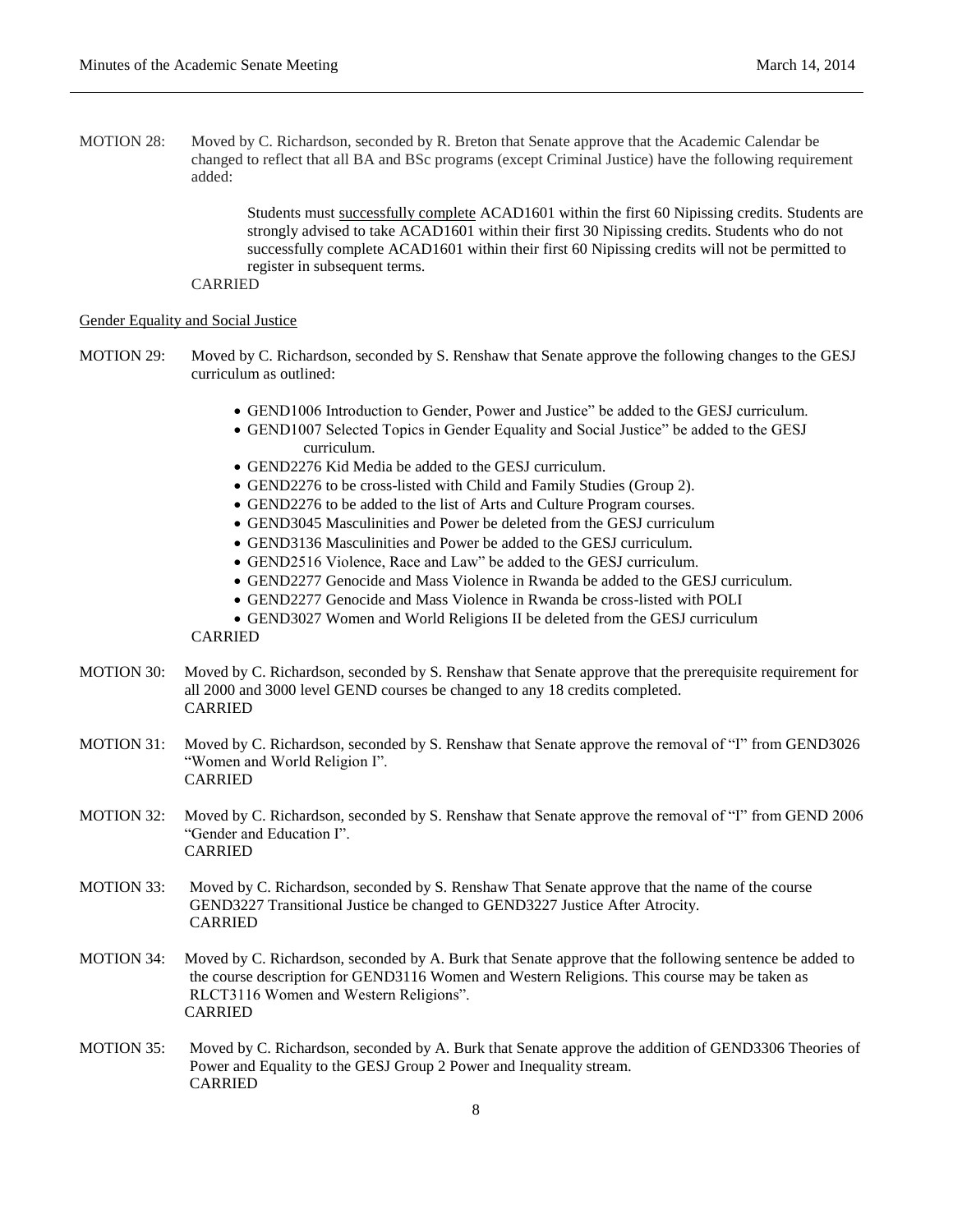#### **History**

MOTION 36: Moved by C. Richardson, seconded by F. Noël that Senate approve the following changes to HIST

- HIST3146 and HIST3147 Topics in Canadian History be added to the curriculum.
- HIST3947 Sports and Spectacle in Modern Society be added to the curriculum.
- HIST3946 History of Sport in Canada be added to the curriculum.

#### CARRIED

#### Philosophy

MOTION 37: Moved by C. Richardson, seconded by G. McCann that Senate approve the cross-listing of PHIL2717 Environmental Ethics with Religions and Cultures. CARRIED

#### Political Science

#### **Non-substantive:**

Name-change to POLI2606 from 'Public Administration' to 'Government In Action: Public Administration'.

MOTION 38: Moved by C. Richardson, seconded by D. Tabachnick that Senate approve the course description change for POLI2606 Government in Action: Public Administration as follows:

> The structure and management of public administration, with responsibilities both as a government function and as a civil service to the citizen, is examined.

be changed to:

What does government actually do in terms of the influencing people's day-to-day lives? This course examines the structure and significance of public administration, through case studies that may address poverty, aging, technology, and the environment.

### CARRIED

#### **Non-substantive:**

Name-change to POLI2906 from Local Government in Canada to The Ideal Scale of Democracy: Local Government in Canada.

MOTION 39: Moved by C. Richardson, seconded by D. Tabachnick That Senate approve the course description change for POLI2906 The Ideal Scale of Democracy: Local Government in Canada as follows.

> This course introduces students to Canadian local government – the level of government they are most likely to have involvement with in their lives. The course includes a thorough analysis of political organization at the regional and municipal level and a survey of the various forms of local government administration across Canada, with particular emphasis on local government in the province of Ontario.

be changed to:

Localities have long been conceived of as the 'Ideal Scale of Democracy' because they are small enough that we can actively negotiate our ways of living together, and big enough to address significant issues. The issues covered in this course may include education, animal control, transportation, water, development, policing, and corruption in Canadian localities. CARRIED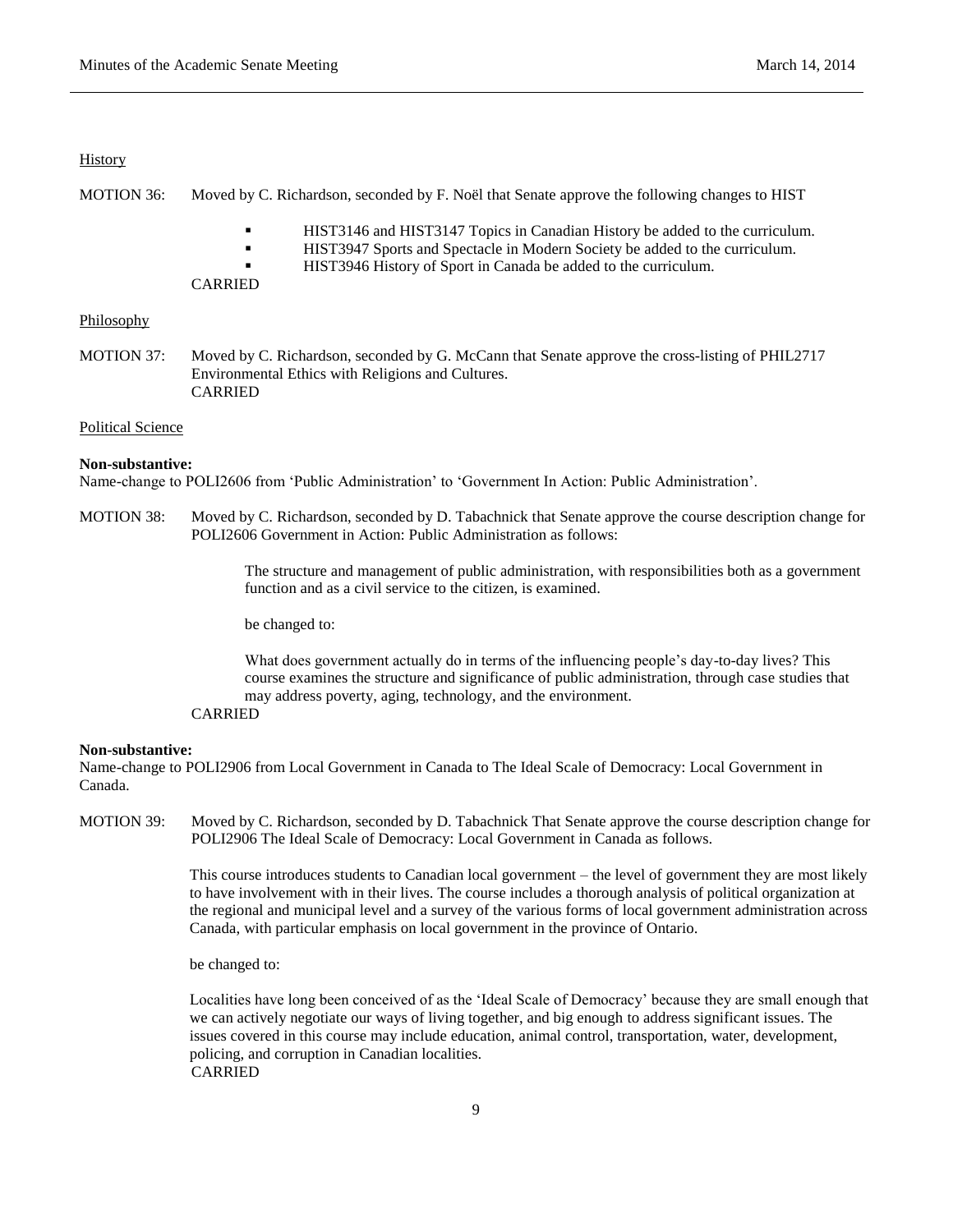#### **Non-substantive:**

Name-change to POLI3606 from Governance in the Canadian Public Sector to Politics of Scale: Multilevel Governance in the Canadian Public Sector.

| <b>MOTION 40:</b>            | Moved by C. Richardson, seconded by D. Tabachnick That Senate approve that the course description<br>change for POLI3606: Multilevel Governance in the Canadian Public Sector.                                                                                                                                                                                                                                                                                                                                                 |  |  |  |  |
|------------------------------|--------------------------------------------------------------------------------------------------------------------------------------------------------------------------------------------------------------------------------------------------------------------------------------------------------------------------------------------------------------------------------------------------------------------------------------------------------------------------------------------------------------------------------|--|--|--|--|
|                              | This course encourages students in Political Science to examine the various institutional and non-institutional<br>strategies utilized by government organizations to improve the democratic process. The current role of the<br>state in a globalized world will be analyzed from the perspective of improving the roles and responsibilities<br>of citizens. The influence of New Public Management (NPM) on governance and governance processes will<br>also be examined.                                                   |  |  |  |  |
|                              | be changed to:                                                                                                                                                                                                                                                                                                                                                                                                                                                                                                                 |  |  |  |  |
|                              | One of the primary challenges of government in a globalized world is to control or facilitate movements.<br>Since those movements exceed local, provincial, state, and regional containers, various levels of government<br>and non-governmental bodies must work together to regulate flows of cell phone signals, people,<br>information, goods, images, pollution, and so on. This course offers an introduction to such collaborative<br>'multilevel governance' through in-depth Canadian case studies.<br><b>CARRIED</b> |  |  |  |  |
| <b>MOTION 41:</b>            | Moved by C. Richardson, seconded by D. Tabachnick that Senate receive the Learning Expectations for<br>LEAD1006 as outlined.<br><b>CARRIED</b>                                                                                                                                                                                                                                                                                                                                                                                 |  |  |  |  |
| <b>MOTION 42:</b>            | Moved by C. Richardson, seconded by D. Tabachnick That Senate approve the program-level expectations<br>for an Honours Major and Specialization in Political Science.<br><b>CARRIED</b>                                                                                                                                                                                                                                                                                                                                        |  |  |  |  |
| <b>MOTION 43:</b>            | Moved by C. Richardson, seconded by D. Tabachnick that Senate receive the following course expectations:<br>PSPE/POLI1806 Who is a Good Citizen? Citizenship and Dissent.<br>PSPE/PHIL2806 Must Politics be Ethical? Politics, Ethics, and the Space in Between<br>PSPE2816 Research Methods<br>PSPE/ECON3806 The Great Debate: Production, Consumption, and the Role of the State<br>PSPE4805 Interdisciplinary Research Seminar                                                                                              |  |  |  |  |
| <b>Religion and Cultures</b> | <b>CARRIED</b>                                                                                                                                                                                                                                                                                                                                                                                                                                                                                                                 |  |  |  |  |
| <b>MOTION 44:</b>            | Moved by C. Richardson, seconded by G. McCann that Senate approve the prerequisite requirement for all<br>2000 and 3000 level RLCT courses be changed to 'any 18 credits completed'.<br><b>CARRIED</b>                                                                                                                                                                                                                                                                                                                         |  |  |  |  |
| <b>MOTION 45:</b>            | Moved by C. Richardson, seconded by G. McCann that Senate approve the following courses be added to the<br>Religions and Cultures curriculum at outlined:<br>RLCT2117 New Religious Movements<br>RLCT2136 Examining the Paranormal<br>$\bullet$<br>RLCT3056 Special Topics in Religions and Cultures<br>$\bullet$<br>RLCT3226 Fanaticism<br>$\bullet$<br>RLCT/GEND2076 Religion and Colonization<br>$\bullet$<br><b>CARRIED</b>                                                                                                |  |  |  |  |
|                              |                                                                                                                                                                                                                                                                                                                                                                                                                                                                                                                                |  |  |  |  |
|                              | 10                                                                                                                                                                                                                                                                                                                                                                                                                                                                                                                             |  |  |  |  |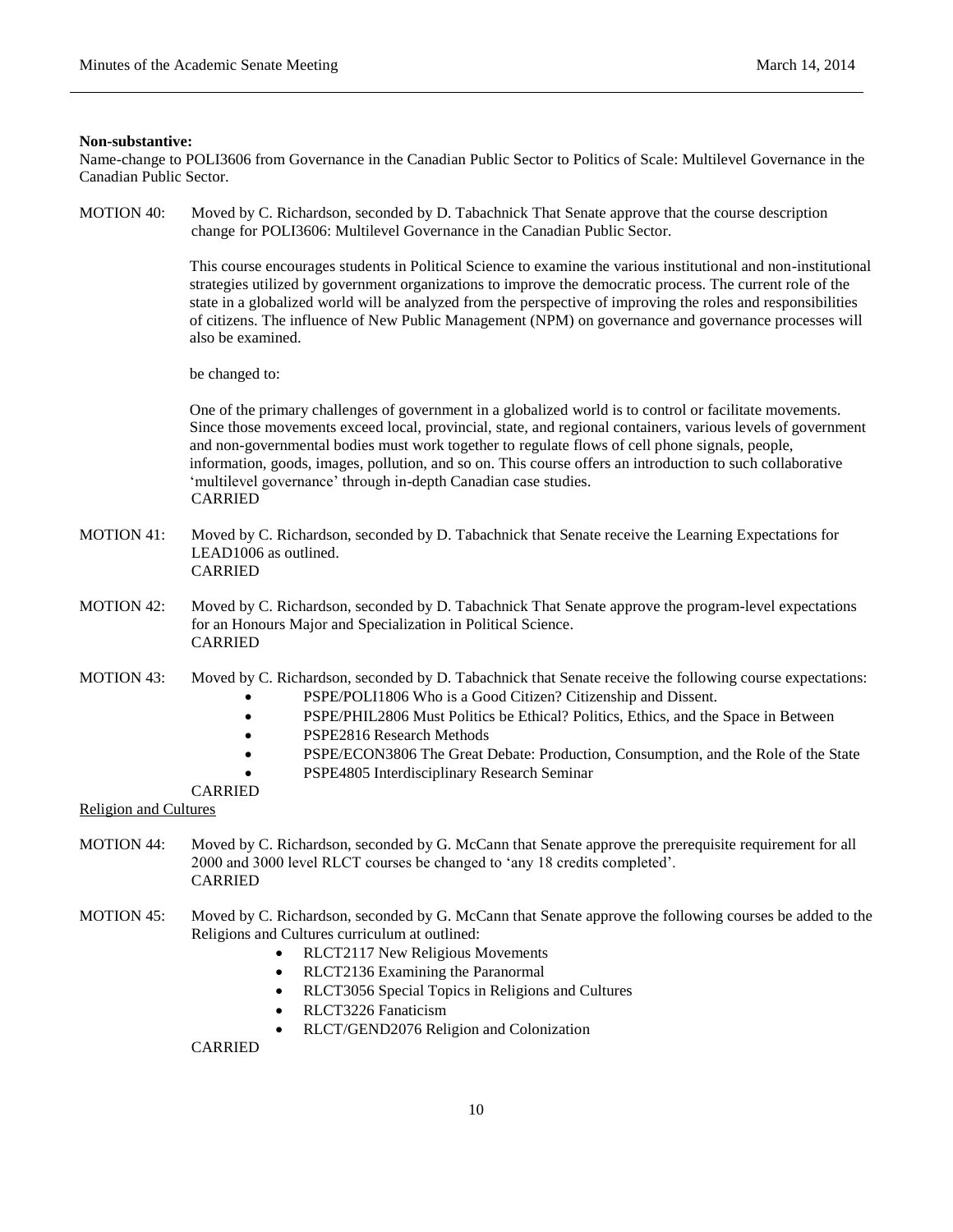- RLCT3507 'Religion and the Environment' be renamed 'Greening Religion: Nature, Spirituality and Activism'.
- RLCT2016 'Life Rites: Ceremonies and Celebrations' be renamed 'Practicing Religion: Rituals, Ceremonies and Celebrations'.
- RLCT3216 'Atheism, Skepticism and Religious Faith' be renamed: 'Is God Dead? Faith in the Modern World'.

#### **Sociology**

MOTION 46: Moved by C. Richardson, seconded by U. Kundrats that Senate approve that the title and course description of the course ANTR3407 'Topics in Anthropological Thought:

### **ANTR 3407 Topics in Anthropological Thought**

Prerequisites: ANTR2016, ANTR2017, and ANTR3036 Hours: Three hours of lecture per week for one term. Credits: 3

This course provides senior students in Anthropology with the opportunity to engage with advanced Anthropological theory and to refine research, presentation, and writing skills in a specialized field of study. Course content varies from year to year according to the instructor's research interests and expertise.

be changed to ANTR3407 Anthropological Theory described as follows:

### **ANTR 3407 Anthropological Theory**

Prerequisites: ANTR2016, ANTR2017, and ANTR3036 Hours: Three hours of lecture per week for one term. Credits: 3

This course provides senior students in Anthropology with the opportunity to engage with advanced Anthropological theory and to refine research, presentation, and writing skills in a specialized field of study. CARRIED

MOTION 47: Moved by C. Richardson, seconded by A. Steele that Senate approve that the description of the course ANTR2027 Archaeology II:

#### **ANTR2027 Archaeology II**

Prerequisites: ANTR2026 Antirequisite: ANTR2025 Hours: Three hours of lecture per week for one term. Credits: 3

This course exposes student to archaeological fieldwork methodologies and procedures, through hands-on collection and examination of material artifacts, including techniques for analysis and reporting of archaeological findings. Students will have the opportunity to take a field trip to an excavation site.

be modified to include the following restriction:

#### **ANTR2027 Archaeology II**

Prerequisites: ANTR 2026 and permission of the instructor. Antirequisite: ANTR 2025 Hours: Three hours of lecture per week for one term.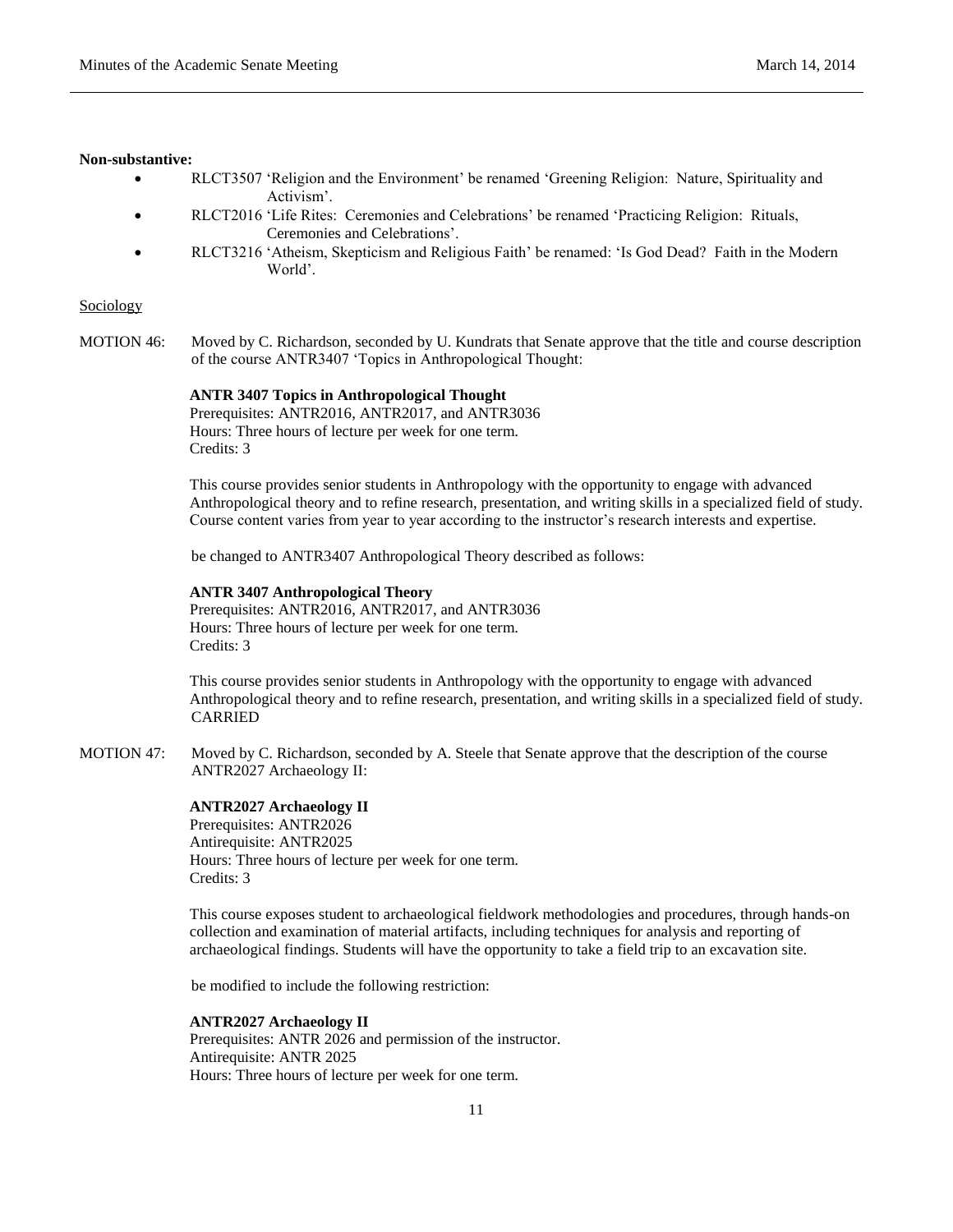#### Credits: 3

This course exposes student to archaeological fieldwork methodologies and procedures, through hands-on collection and examination of material artifacts, including techniques for analysis and reporting of archaeological findings. Students will have the opportunity to take a field trip to an excavation site. CARRIED

- MOTION 48: Moved by C. Richardson, seconded by G. Brown that Senate approve that the final examination requirement be waived for the course ANTR2027 Archaeology II. CARRIED
- MOTION 49: Moved by C. Richardson, seconded by G. Brown that Senate approve that the course SOCI2027 Sociology of Nursing be added to the sociology curriculum, as outlined. CARRIED

### SCHULICH SCHOOL OF EDUCATION

### Bachelor of Physical and Health Education

- MOTION 50: Moved by C. Richardson, seconded by U. Kundrats that Senate approve that the 3-credit practicals be removed from the BPHE degree requirements and replaced with the proposed 1-credit practicals. Students already in the program (those who have completed at least 24 credits) who have already successfully completed some 3-credit practicals will be deemed to have met BPHE degree requirements in place prior to September 2014, and will continue under the new guidelines as of September 2014. CARRIED
- MOTION 51: Moved by C. Richardson, seconded by U. Kundrats that Senate approve that the following courses be deleted from the BPHE program course offerings as of September 2014: PHED1116, PHED1117, PHED2116, PHED2117, PHED3116, PHED3117, PHED4116, PHED4117. CARRIED
- MOTION 52: Moved by C. Richardson, seconded by A. Robinson that Senate approve that the 1-credit courses (according to the below listing and descriptive data) be added to the BPHE course offerings as of Spring 2014. CARRIED
- MOTION 53: Moved by C. Richardson, seconded by J. McAuliffe that Senate approve that students in Years 1 and 2 of the BPHE program must take each of the following practicals courses (three per term):

### **Year One:**

PHED 1203 Aquatics I PHED 1204 Soccer I PHED 1213 Volleyball I PHED 1223 Fundamental Movement Skills PHED 1224 Dance I PHED 1233 Basketball I

### **Year Two:**

PHED 2204 Core Strength PHED 2213 Gymnastics PHED 2223 Lacrosse PHED 2224 Nordic Skiing PHED 2214 Canoeing PHED 2234 Racquets I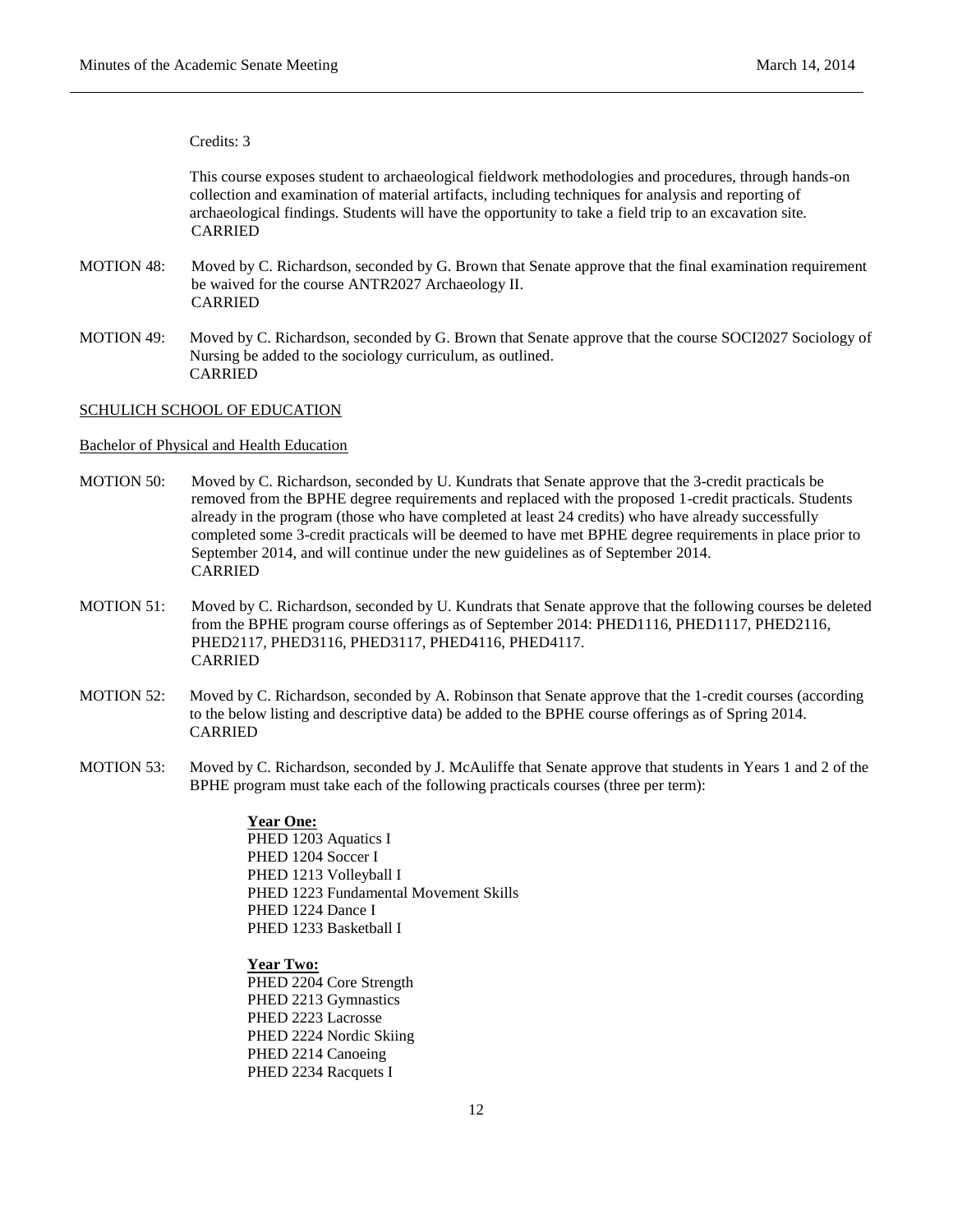- MOTION 54: Moved by C. Richardson, seconded by K. Fitzsimmons that Senate approve the addition to prerequisites for all third or fourth year courses: "third or fourth year standing in the BPHE program". Any additional prerequisites continue to apply. CARRIED
- MOTION 55: Moved by C. Richardson, seconded by C. Donaldson that Senate approve that students in years 3 and 4 of the BPHE program must accumulate a total of 12 practicals selected from the third and/or fourth year offerings.

Year Three & Four Offerings:

ONE (or more) section(s) of each of the following courses would be offered each year to a limit of 18 activities (9 fall, 9 winter) to accommodate all students currently in program:

PHED 3264 Basketball II PHED 3263 Games of Low Organization PHED 3234 Weightlifting I PHED 3223 Ultimate PHED 3213 Volleyball II PHED 3214 Football PHED 3204 Soccer II PHED 3243 Winter Camping PHED 3233 Yoga PHED 3203 Aquatics II PHED 3224 Dance II PHED 3253 Striking Fielding Games PHED 3244 Hockey I

PHED 4263 Group Fitness PHED 4244 Hockey II PHED 4204 Curling PHED 4213 Golf PHED 4214 Track & Field PHED 4223 Combatives PHED 4224 Outdoor Initiatives PHED 4203 Rugby PHED 4243 Racquets II PHED 4233 Adaptive Games PHED 4253 Skiing/Snowboarding

NOTE:

The following special practicals will remain: PHED 1243 Special Practical I PHED 2244 Special Practical II PHED 3254 Special Practical III PHED 4254 Special Practical IV

#### CARRIED

- MOTION 56: Moved by C. Richardson, seconded by K. Fitzsimmons that Senate approve that the following two program requirements for the Bachelor of Physical and Health Education program be removed:
	- 1. Students must receive a minimum grade of 60% in all PHED courses
	- 2. The minimum required for any PHED course to serve as a prerequisite for other PHED courses be 60% CARRIED

**Non-substantive:**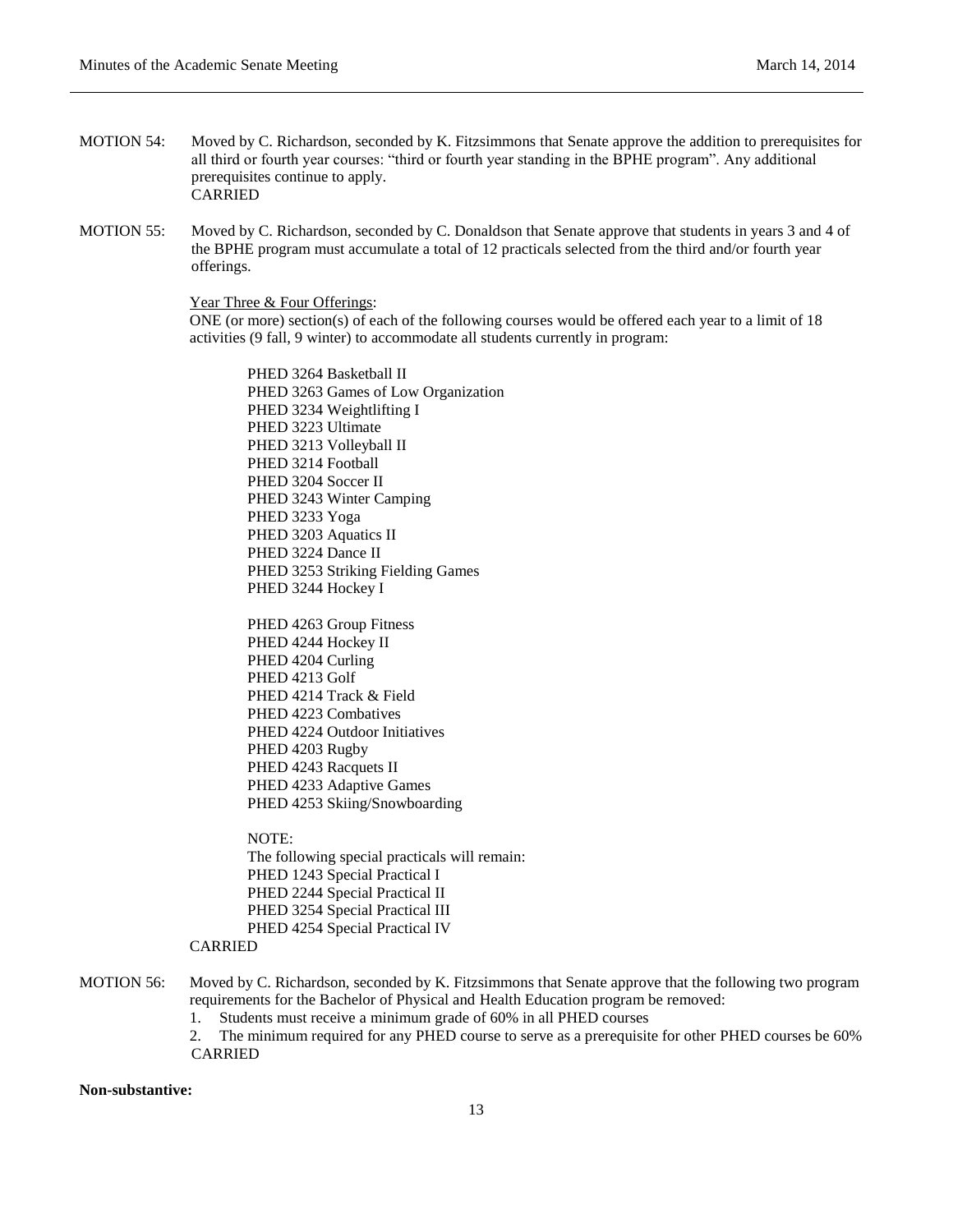That the course number for Language and Literacies be changed from EDUC4807 to EDUC4897.

### **Graduate Studies Council**

- MOTION 57: Moved by C. Richardson, seconded by J. Dech that the Report of the Graduate Studies Council dated January 29, 2014 be received. CARRIED
- MOTION 58: Moved by C. Richardson, seconded by M-A Parr that Senate approve the addition of EDUC5247 Issues in Mathematics Education, as outlined. CARRIED
- MOTION 59: Moved by C. Richardson, seconded by J. Dech that Senate approve the deletion of ENST5217 Seminar in Environmental Research, as outlined. CARRIED

#### **Teaching and Learning Committee**

MOTION 60: Moved by Y. Benoit, seconded by K. Fitzsimmons that the Report of the Teaching and Learning Committee dated March 3, 2014 be received. CARRIED

### **AMENDMENT of BY-LAWS**

### **Notice of Motion (regarding the addition to Article 2.0 General Membership Provisions)**

That Article 2.0 of the Senate bylaws be amended with the addition of the following:

2.0(e) Members of Senate who hold an administrative position or percentage thereof, will have only one vote as an ex-officio member on Senate and all of its committees and subcommittees.

### **Notice of Motion (regarding the addition to Article 2.0 General Membership Provisions)**

That Article 2.0 of the Senate bylaws be amended with the addition of the following:

2.0(f) Faculty senators who accept an administrative position or percent thereof, must vacate their senate position as a faculty senator upon acceptance of the appointment.

#### **Notice of Motion (regarding the addition of the Registrar, or designate, to the USA Subcommittee)**

That Article 9.3.2 (a) of the Senate bylaws be amended with the addition of the Registrar, or designate as a non-voting member.

### **Non-substantive changes to the Senate bylaws**

 Change Article 6.0(c) of the Senate bylaws to read - once finalized, the dates of all regular Senate meetings for any given year shall be published on the University website.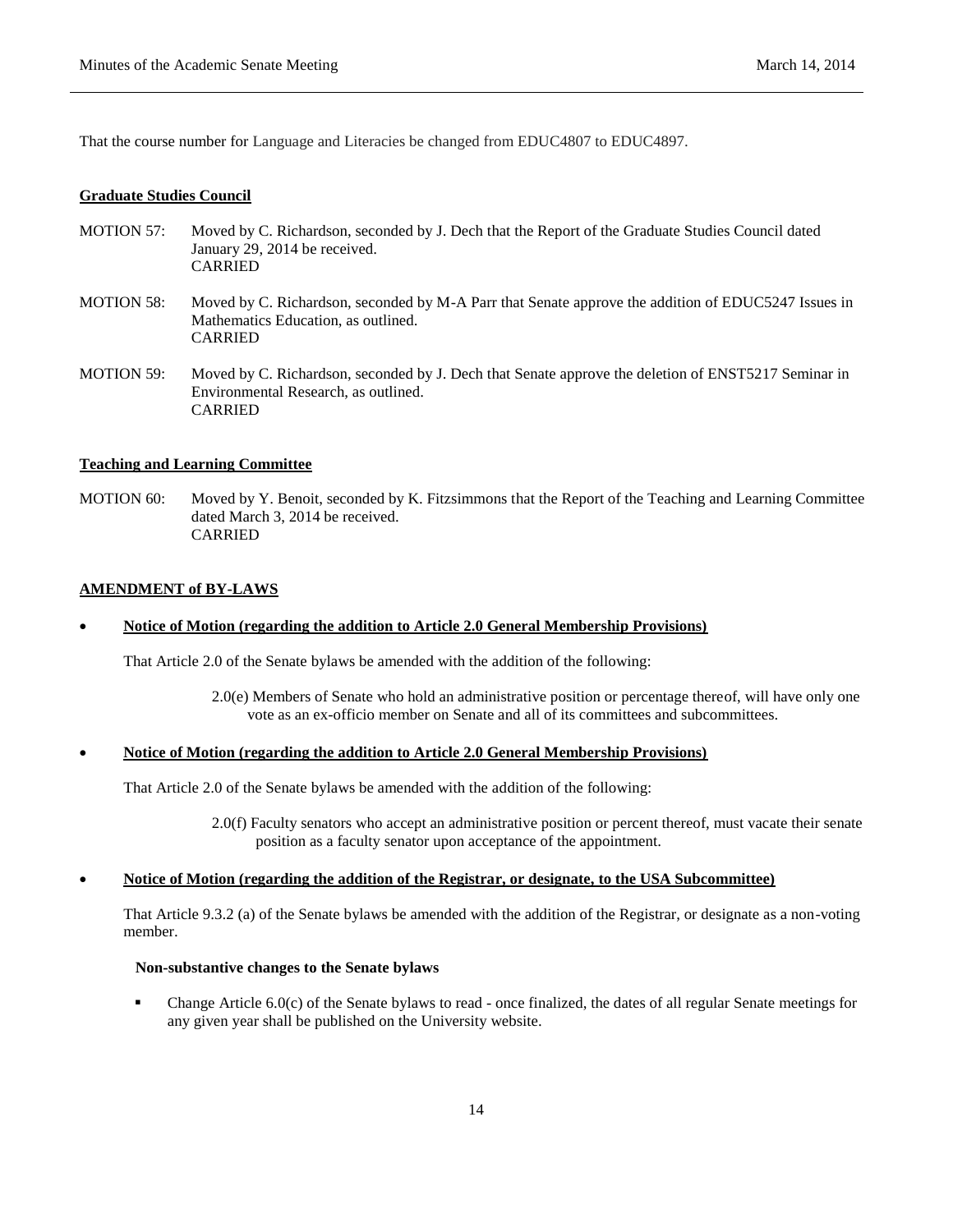#### **ELECTIONS**

Elect a Deputy Speaker of Senate for the term April 1 to June 30, 2014.

**ACCLAIMED:** S. Renshaw

### **REPORTS FROM OTHER BODIES**

#### Board of Governors

Senator Zimbalati, representative from the Board of Governors, provided an update on Board activities. The Board held their first meeting of the New Year on February 6.

A presentation was given by former graduate, Gemma Victor, new Manager of Student Recruitment. She described the many advantages students have at Nipissing and also announced the recent launch of a new student website, "I Belong at Nipissing" which has received excellent feedback.

Board members were reminded of the Dave Marshall Leadership Awards event on Thursday, March 19 from 1:30 – 4:00 p.m. in the Theatre.

The President spoke of recent discussions at COU and Ministry levels regarding strategic mandate agreements and the Ministry's attempt to use these to guide universities' missions. The Ministry has now provided the universities with a template for the eventual SMA document. The President stated that the Ministry feels that the overall system should be more influenced and more managed by the Ministry. The Ministry is also in favour of strong articulation agreements with colleges. Efforts were made to explain universities' impact on their respective regional economies. Comparisons were made with other universities affected by the cuts to teacher education, such as UOIT, Trent and Lakehead.

Dr. DeGagné shared some reflections on the first year of his Presidency at Nipissing University. He has served in the role of President since January 6 of last year. Dr. DeGagné noted that there are tremendous opportunities to be fulfilled at Nipissing. He emphasized that the institution has a well-functioning administrative team with good open communication and that Senate has been helpful on challenges faced by the university.

Board members were given an update in terms of applications. The VPAR stated that two of the programs that Nipissing University is developing, Social Work and Engineering, have the highest increase in total applications across the province.

The Board approved a resolution to create a Centre for Interdisciplinary Collaboration in the Arts and Sciences. The VPAR and Dr. Tuncali provided background information and noted that it had been a faculty initiative and that having the status of a Centre will assist with funding.

As per a recommendation from the Advancement Committee, a resolution was adopted to approve a new Communications Protocol for Board members. The new policy will provide guidance towards best practices enabling the Board to work together using best judgment to ensure effective communication with others and the public.

The Vice-Chair of the Audit & Finance Committee presented an oral report based on the meeting held on January 21<sup>st</sup>. Board members were advised that the meeting was aimed at making progress towards the 2014-2015 budget.

The Chair of the Plant & Property Committee reported on the second phase of renovation to the old Library site which will include a Health Centre shared with Canadore, some classrooms and faculty offices, as well as expansion for student services. Construction should be completed by March or April.

The Board accepted a recommendation from the University Governance Committee to approve a motion revising the Board Bylaws with the result that now there will be equal representation from both Administrative Staff and Support Staff as the two non-teaching Board representatives.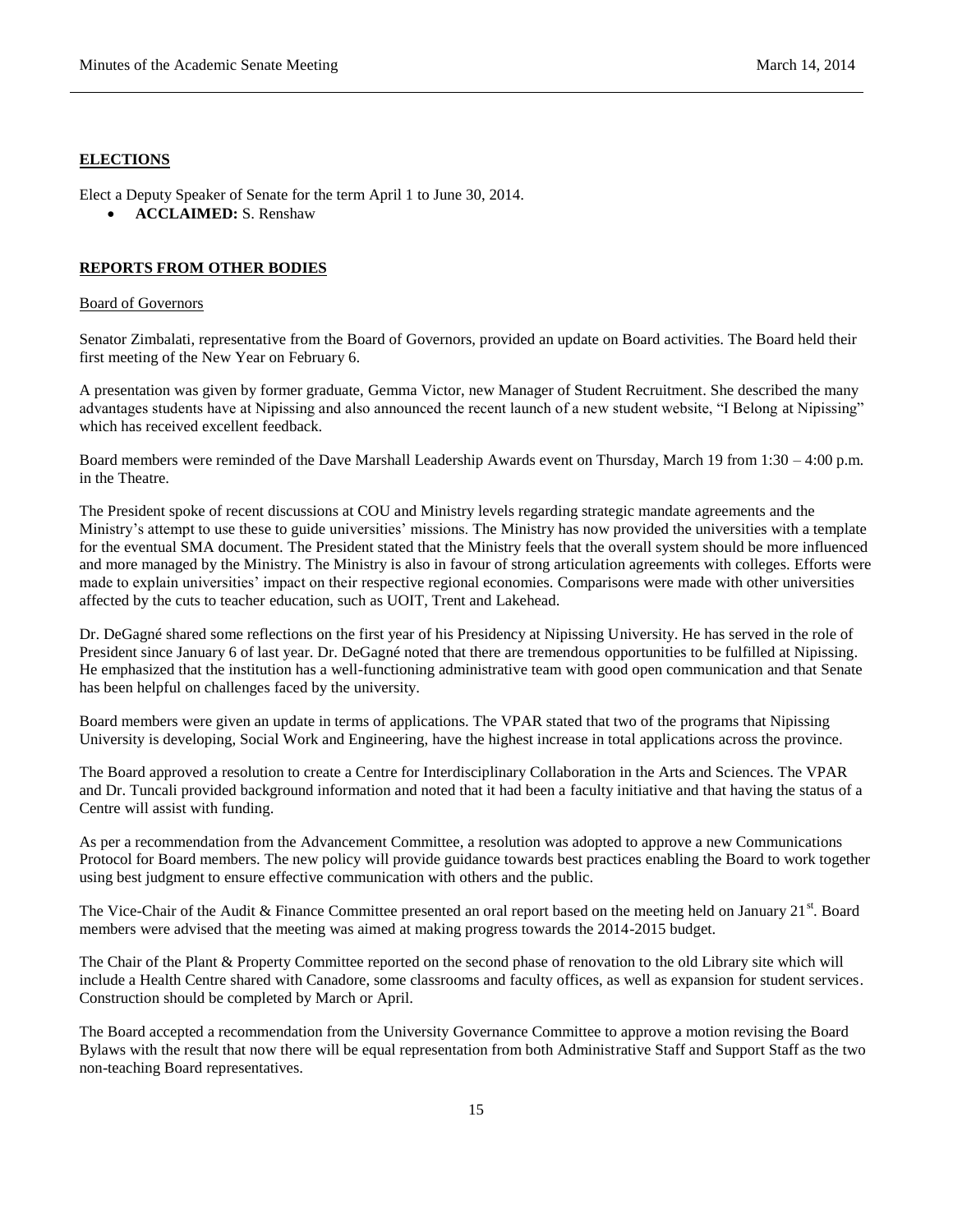The Alumni Advisory Board representative announced that the President will be hosting an Alumni event in April at his Ottawa home.

The Board members from Brantford reported on activities occurring at the Brantford campus including the *Let's Read Initiative* that supports family and life-long learning. Efforts are underway to have Brantford students participate in the upcoming NU undergraduate research conference.

Board members were advised that Nipissing University will be a silver sponsor of the 2014 Ontario Winter Games being held February 27 in Gravenhurst. The competition will feature 2500 athletes and is an excellent opportunity to profile Nipissing University. Among other sponsorship recognition, the Nipissing video will be played as part of the opening ceremonies.

#### Council of Ontario Universities

Academic Colleague, Senator McCann provided Senate an update from the COU meeting of February 6 and 7 held in Toronto. The issue of international students was one of the topics discussed. The meeting discussed support for international students and the challenges this has for smaller universities. Countries such as England and Australia actively recruit international students and this is sometimes viewed as a brain drain from the countries of origin as well as a method of filling funding gaps in host countries. If universities want international students strictly for revenue, this is problematic. However, international students do provide diversity on campus, especially at smaller institutions. Engineering departments depend on international students as the domestic pool of students entering computer science has collapsed.

There was also discussion around the metrics used for the SMAs and the move for colleges to begin granting degrees. Also discussed was the on-line portal and the concern about standardized curriculum. A presentation on the COU initiative, Research Matters, was given. The purpose of this initiative is to explain to government and the broader public what universities do. Dr. April James, from the Department of Geography is highlighted.

### Alumni Advisory Board

Senator Feretycki advised that the next meeting of the Alumni Advisory Board is Tuesday, March 25, 2014.

### **ANNOUNCEMENTS**

The President began his announcements by thanking all faculty, staff and students who helped make the March Open House a success. These two days provided an opportunity to showcase what Nipissing University has to offer in terms of programs and services.

The President and the VPAR recently visited the Northwest Territories. The NWT is investing in educating their population, of which over 50% are Aboriginal. Currently, they are looking for a capstone program in education. The President announced that Drs. Rich and Richardson will be doing a follow-up visit to discuss the viability of delivering a Bachelor of Education program. The Assistant Deputy Minister believes our teacher graduates are the best trained.

The President recently returned from the Aboriginal Financial Officers Association conference. There were 850-1000 people in attendance. These are the people who administer Aboriginal organizations and reserves across the country. Senator DeGagné noted that there is an opportunity for online courses with this group and will be following up on this possibility.

The President was pleased to attend the donor/recipient social that was held yesterday. This provides an opportunity for donors and recipients to meet each other. Over \$550K in donor funded awards were distributed.